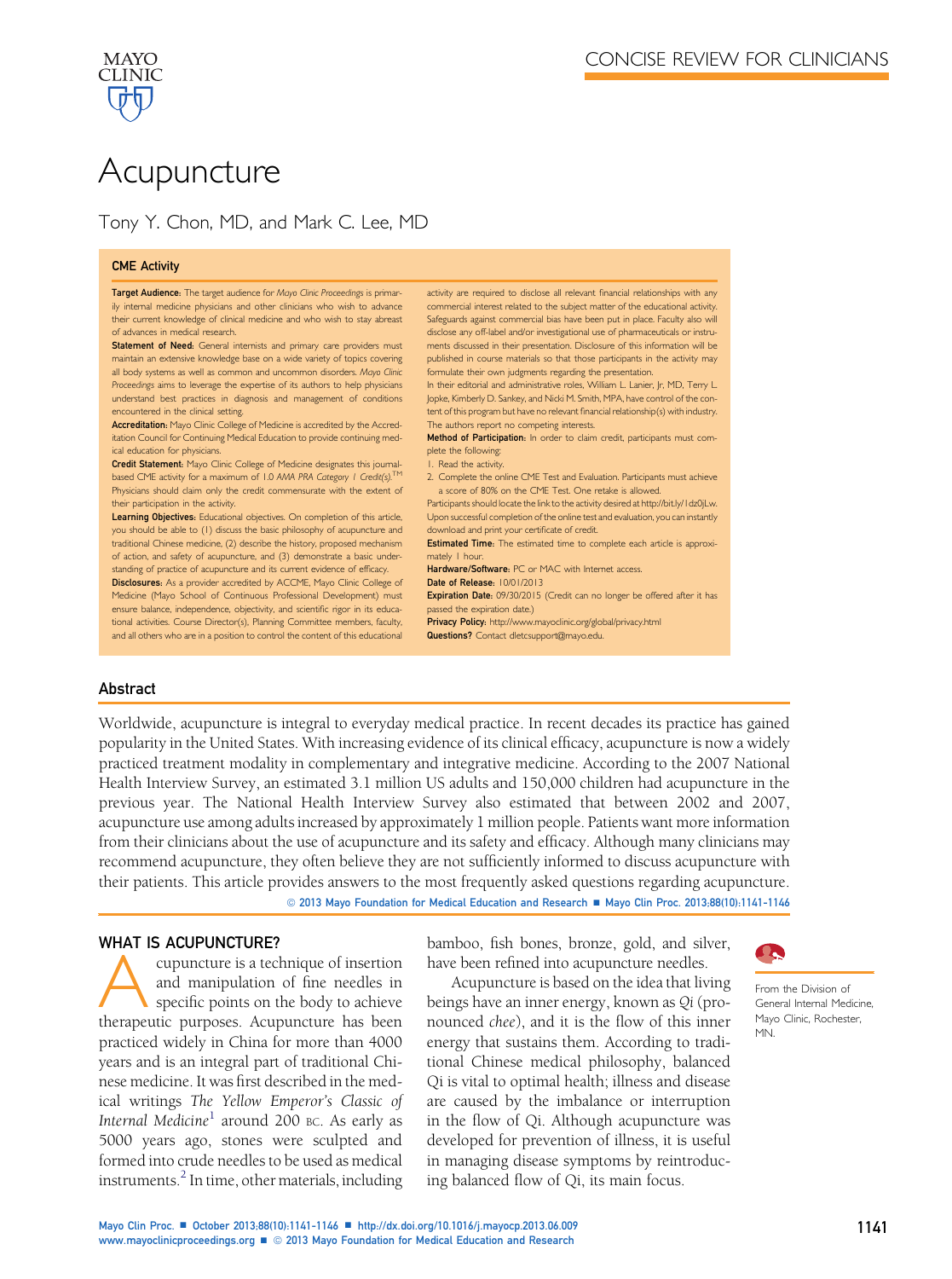Jesuit missionaries introduced acupuncture to Europe in the 17th century, when they returned from China. The Jesuits were active in disseminating the idea and practice of acupuncture throughout Europe. In addition, traveling physicians helped pioneer acupuncture use in Europe.<sup>[3](#page-4-0)</sup>

In the United States, acupuncture gained public and professional attention in 1971, when New York Times reporter James Reston wrote about his experience with acupuncture after an emergency appendectomy in China.<sup>[4](#page-4-0)</sup> The operation was a success, but Reston soon had a considerable amount of postoperative pain and bloating. To provide relief, Chinese physicians offered acupuncture as a therapeutic modality. Reston, impressed by the effectiveness of this "ancient" procedure, described the overall improvement of his symptoms with no recurrence afterward. Through his newspaper article, he exposed countless Americans to acupuncture for the first time.

# HOW MIGHT ACUPUNCTURE WORK?

Anatomically, acupuncture points have been reported to correspond to cutaneous areas of high electrical conductivity and distinct histologic differences compared with adjacent tissue. $5$  There are many theories that may explain how acupuncture works.

#### Gate Control Theory of Pain

This theory postulates that specific nerve fibers transmit a pain signal to the brain via the spinal cord, and input of other nerve fibers can inhibit the pain signal transmission. $6$  Acupuncture is thought to stimulate inhibitory nerve fibers for a short period, thus reducing transmission of the pain signal to the brain.

#### Endorphin Model

During the 1970s, researchers isolated endogenous endorphins in the central nervous system. Clinical studies reported that inserting acupuncture needles into specific acupuncture points triggered the production of endorphins in cerebrospinal fluid after patients underwent acupuncture treatments. $7-9$  The pain-alleviating effects of acupuncture were reduced when naloxone was used to pretreat the patient, which may indicate that acupuncture-induced analgesia may be partly mediated through endogenous opioids.<sup>10</sup>

Recent research has found that traditional Chinese medicine acupuncture therapy has a direct effect in the up-regulation of  $\mu$ -opioid receptor binding availability in the central nervous system compared with placebo (sham) acupuncture. $^{11}$  This finding may help explain some of the analgesic effects seen with acupuncture therapy.

## Neurotransmitter Model

Research in animals has found that acupuncture can modulate serotonin, norepinephrine, and neurons that transmit or secrete  $\gamma$ -amino-<br>butyric acid.<sup>[12-15](#page-5-0)</sup> It is postulated that through the neurotransmitter model, acupuncture can be efficacious for treatment of depression, anxiety, and addiction.

## Other Theories

Other theories postulate that acupuncture indirectly influences the autonomic system. Acupuncture treatment can affect respiration, heart rate, blood pressure, circulation, and im-mune function.<sup>[16](#page-5-0)</sup> Research indicates the increased electrical conductivity of tissues along acupuncture meridians. $5$  This result suggests that manipulation of the acupuncture meridians with needles may modulate the transmission of certain signals within the body. The current scientific theories provide a basis for stating that acupuncture has an effect on the nervous system, but its effects cannot be explained with a single mechanism.

# IS ACUPUNCTURE SAFE?

Modern acupuncture needles are thin and flexible and are made of solid surgical stainless steel. Unlike hypodermic needles, acupuncture needles are finely tapered, allowing them to slide smoothly into the skin ([Figure](#page-2-0)). Certain acupuncture needles are thinner than the average strand of human hair.

Acupuncture in the developed parts of the world involves single-use, disposable needles packaged and sealed by the manufacturer in sterile conditions. Although case reports have highlighted major adverse events, such as organ puncture, infections, and bleeding complications, more recent, larger cohort studies using universal precautions have not found a significant complication rate. In a 2001 study of more than 34,000 acupuncture treatments in the United Kingdom, no serious adverse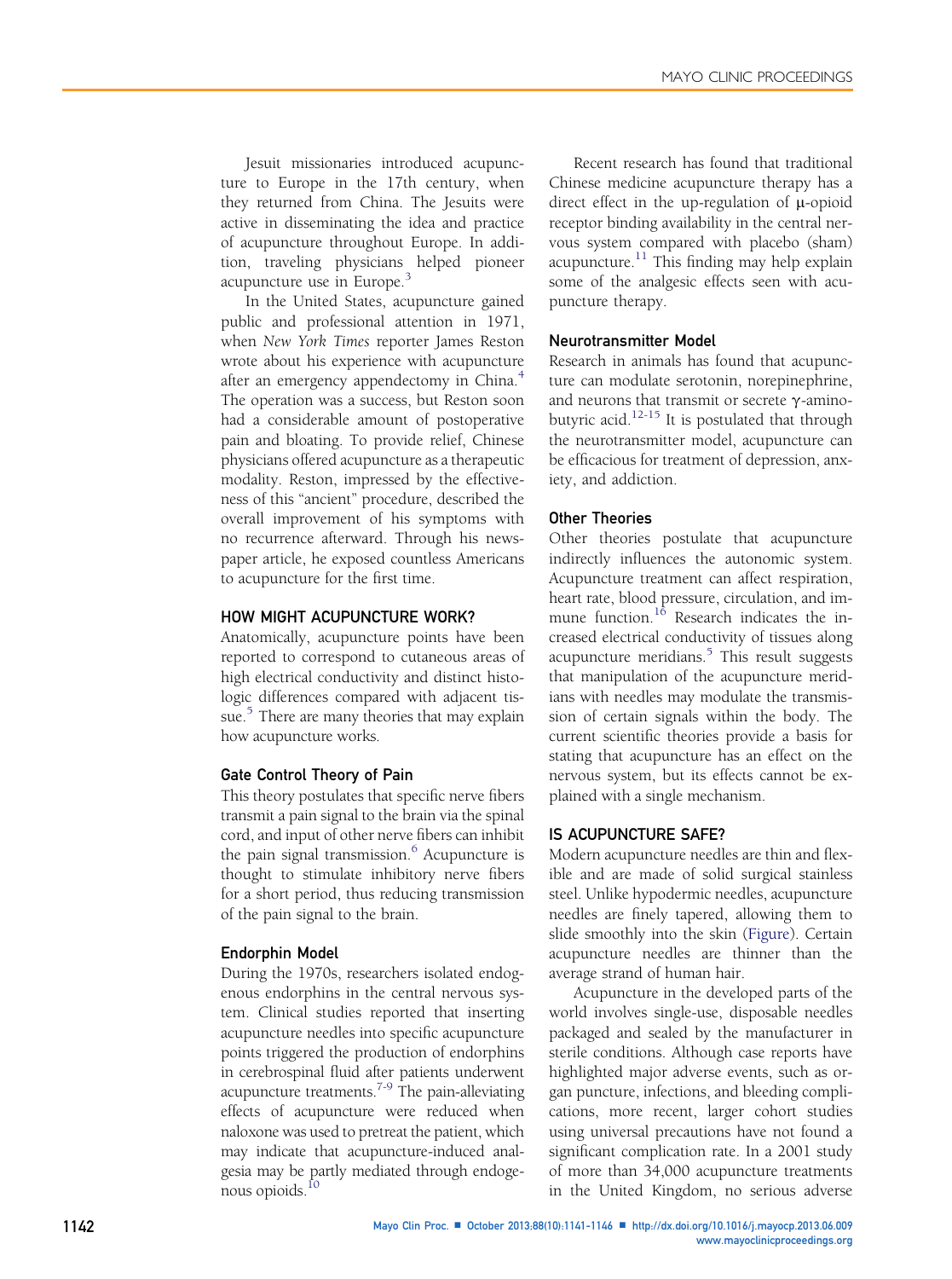<span id="page-2-0"></span>

events (eg, hospitalization, permanent disability, or death) were reported in relation to acupuncture therapy, and the rate of underlying minor adverse events (eg, nausea, fainting, prolonged aggravation of existing symptoms, and psychological or emotional reaction) was reported to be between 0 and 1.1 per 10,000 treatments.[17](#page-5-0) Acupuncture involves puncturing the skin, and therefore slight bruising, bleeding, or soreness at the acupuncture site may occur because of needle penetration through capillaries. More serious adverse effects, such as a vasovagal response with a decrease in blood pressure and syncope, have been reported. Infections may occur at the needle site from the use of nonsterile needles. When herbs are burned too close to the skin, burn injuries can result around the needle site. Most patients communicate a sense of relaxation and well-being after a treatment.

Acupuncture is generally considered safe for persons with bleeding disorders or taking anticoagulants. However, it is important for the patient to advise the practitioner of these facts so the practitioner can use vigilance in selecting insertion points. Acupuncture during pregnancy is a matter of continued debate. Certain acupuncture points are contraindicated because they may induce uterine contractions and premature labor.

# WHAT CAN PATIENTS EXPECT AS PART OF THEIR TREATMENT?

Every acupuncture practitioner has a distinct style and approach. Generally, a treatment

session involves an initial visit that consists of a patient questionnaire, verbal inquiry, and a focused physical examination. With the use of this information, a diagnosis and a therapy plan are established.

Patients are usually surprised to learn that acupuncture is associated with minimal or no discomfort. Some patients feel a slight pinch as the needles are inserted, but many feel no pain at all. As the needles are advanced to the indicated depth, several sensations may occur, including pressure, heaviness, and warmth at the needle site. After the insertion of acupuncture needles, stimulation of the site of these needle insertions often is necessary. The needle may be stimulated manually with gentle twisting back and forth and with slight movements up and down. Heat also may be used in various ways to stimulate the needle point, including moxibustion, in which an herb is burned near the acupuncture point or on the needle itself. Another technique of using heat is to include an indirect heat source, such as an infrared heat lamp, projected over the area of needle points. A low-intensity electric current may be connected to a pair of needles to provide another form of needle stimulation. Treatments can last from 30 minutes to an hour, with the needles being retained for 15 to 20 minutes.

Although many patients may have symptom improvement with the first acupuncture treatment, other patients may not see improvement until they have completed several treatments. Because acupuncture is individually tailored to each patient and the patient's medical condition, the frequency and duration of therapy differ. In general, most conditions can be treated with 6 to 12 sessions of acupuncture. The patient may need to return periodically for maintenance treatments to maintain longterm benefits from acupuncture.

# IS ACUPUNCTURE COVERED BY INSURANCE?

Currently, Medicare does not cover acupuncture. Congressman Maurice Hinchey introduced the Federal Acupuncture Coverage Act in 1993 to add acupuncture as a benefit covered under both Medicare Part B and the Federal Employees Health Benefits program.<sup>[18](#page-5-0)</sup> Congressional support for the bill was modest initially,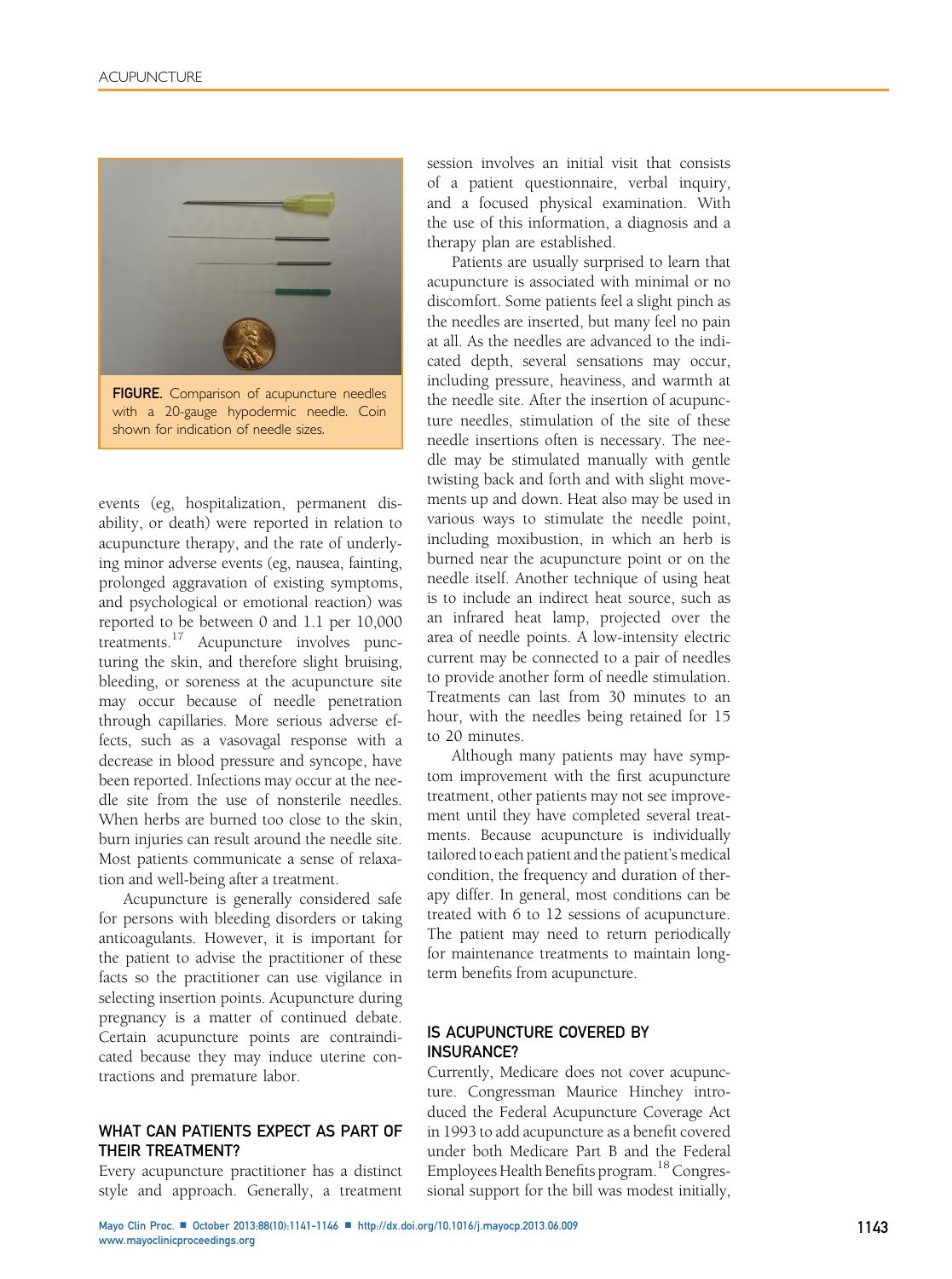but it has increased steadily with increased public acceptance and use of acupuncture. Most recently, the Federal Acupuncture Coverage Act of 2011 was introduced in the House of Representatives, but it was not enacted.<sup>19</sup>

Many commercial insurance providers cover acupuncture treatments, either partially or totally, but they may place limits on the total number of treatments. Patients should be advised to check their eligibility of coverage before receiving treatment. If the insurance provider covers acupuncture, several questions should be asked to determine eligibility and coverage:

- How many treatments are covered?
- Who must provide the acupuncture services?
- Do I need a physician referral?
- What conditions are covered for acupuncture?
- What are my out-of-pocket costs?

# WHO PROVIDES ACUPUNCTURE TREATMENTS?

Nonphysician, licensed acupuncturists provide most acupuncture treatments in the United States. Although formal training programs differ from state to state, the National Certification Commission for Acupuncture and Oriental Medicine has developed rigorous certification criteria and examination requirements for licensed acupuncturists. The licensing mandates of a state should be checked to ensure the qualifications of a practitioner before a patient begins acupuncture treatment by that practitioner.

With the growth of integrative medicine, more physicians are seeking formal training in medical acupuncture. Physicians trained in medical acupuncture may be desirable practitioners, especially in complex cases in which conventional allopathic therapies need to be considered in developing an integrative treatment plan. The American Academy of Medical Acupuncture is a physician resource for training and certification.

# WHAT ARE THE COMMON INDICATIONS FOR ACUPUNCTURE?

The Chinese people continue to use acupuncture as a primary healing modality for the prevention and treatment of most ailments. In the United States, physicians and patients most frequently request acupuncture as an adjuvant therapy for managing conditions associated with acute and chronic pain. These conditions range across different neurologic, musculoskeletal, and gastrointestinal symptoms [\(Table\)](#page-4-0). As acceptance of acupuncture increases within the medical community, the scope of acupuncture practice will likely broaden to mirror what is practiced worldwide to include non-painrelated conditions. These changing trends are likely to lead to additional research efforts focused on conditions in which a paucity of evidence for use exists.

### WHAT DOES THE EVIDENCE SHOW?

Although acupuncture has been used for thousands of years in Asia, the research community has started studying it only in the past few decades. The nature of acupuncture therapy involves tailoring treatments to the individual patient, and thus research on acupuncture has been difficult because of variable treatment interventions, techniques, and study size. Metaanalysis studies of acupuncture are limited because of the heterogeneity of pooling acu-puncture treatment data. In [20](#page-5-0)05, Sood et al<sup>20</sup> analyzed the considerable methodologic diversity in the Cochrane systematic reviews on acupuncture, which could introduce bias and complexity when reviewing acupuncture literature.

The number of acupuncture studies and randomized controlled trials has increased substantially since the 1997 National Institutes of Health Consensus Conference highlighted several medical conditions in which acupunc-ture is effective or may be useful.<sup>[21](#page-5-0)</sup> In 2003, a review and analysis of reports on controlled clinical trials by the World Health Organization identified 28 diseases or conditions for which acupuncture has been proved effective.<sup>22</sup> With the advent of such technological advances as functional magnetic resonance imaging, emerging evidence and research have found much promise in improving the understanding of acupuncture. Review of acupuncture research highlights a number of common conditions in which acupuncture may be efficacious [\(Table\)](#page-4-0).

#### **CONCLUSION**

In recent years, the practice and acceptance of acupuncture in the medical community and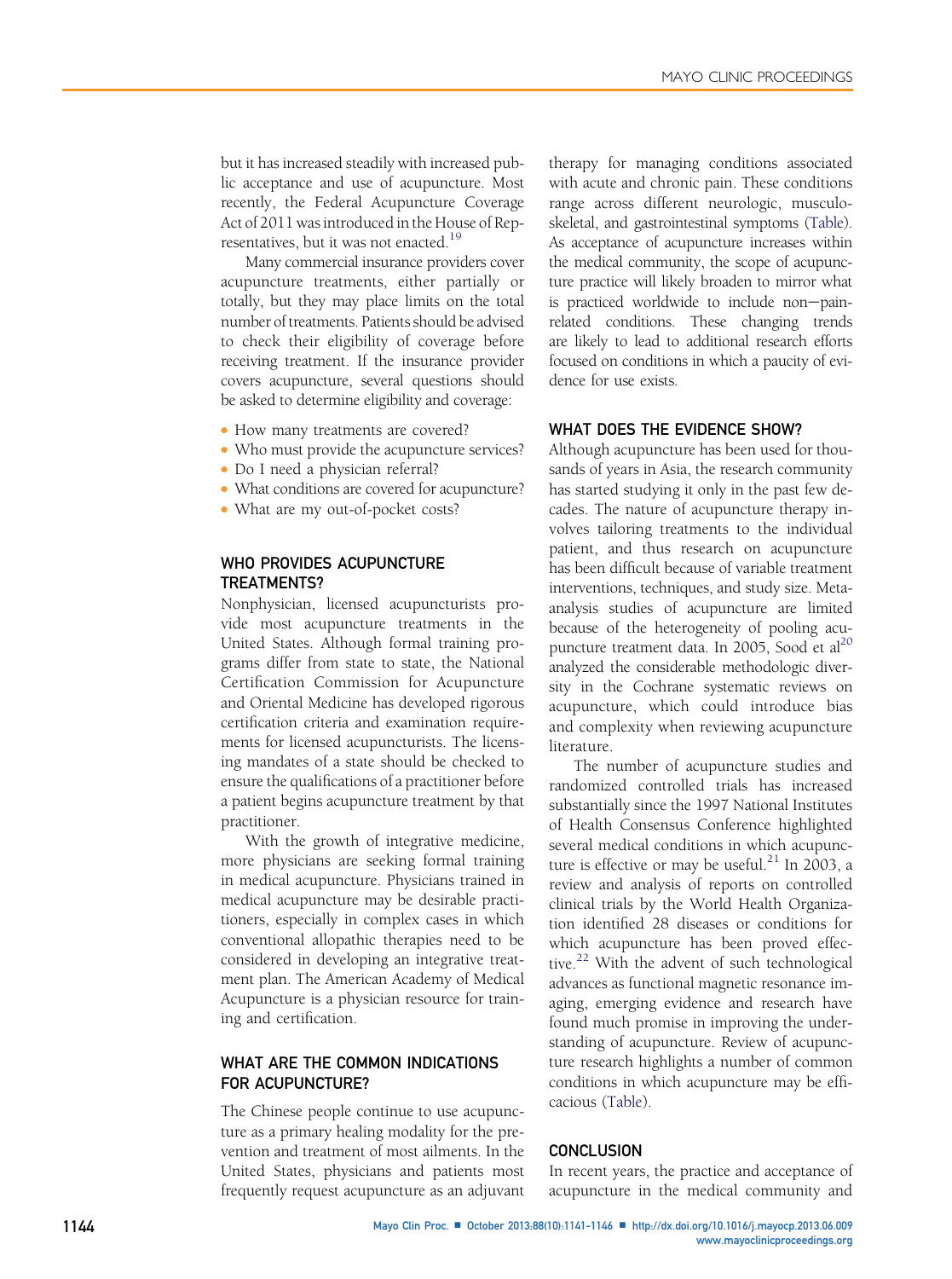<span id="page-4-0"></span>

| <b>TABLE.</b> Evidence-Based Indications for Acupuncture Therapy |                                   |                                                                                                                        |
|------------------------------------------------------------------|-----------------------------------|------------------------------------------------------------------------------------------------------------------------|
| Indication                                                       | Example                           | Comments                                                                                                               |
| Common                                                           |                                   |                                                                                                                        |
| Neurologic                                                       | Migraine<br>Tension headache      | Evidence suggests acupuncture can be helpful for management of migraine and<br>tension-type headaches                  |
| Musculoskeletal                                                  | Osteoarthritis (knee)             | Evidence suggests acupuncture can be helpful for management of osteoarthritis of                                       |
|                                                                  | Fibromyalgia                      | the knee, fibromyalgia, and back, neck, and postoperative pain                                                         |
|                                                                  | Back pain                         |                                                                                                                        |
|                                                                  | Neck pain                         |                                                                                                                        |
|                                                                  | Postoperative pain                |                                                                                                                        |
| Gastrointestinal                                                 | Nausea and vomiting               | Evidence suggests acupuncture can be helpful for management of chemotherapy-induced                                    |
|                                                                  | Constipation                      | nausea and postoperative nausea and vomiting                                                                           |
|                                                                  | Postoperative ileus<br><b>IBS</b> | Inconsistent evidence suggests efficacy of acupuncture for management of constipation,<br>postoperative ileus, and IBS |
|                                                                  |                                   | Further research may be helpful                                                                                        |
| Gynecologic/reproductive                                         | Hot flashes                       | Inconsistent evidence suggests efficacy of acupuncture for management of hot flashes,                                  |
|                                                                  | Infertility                       | infertility, and PMS                                                                                                   |
|                                                                  | <b>PMS</b>                        | Further research may be helpful                                                                                        |
| Psychiatric/mood                                                 | <b>Stress</b>                     | Inconsistent evidence suggests efficacy of acupuncture for management of stress,                                       |
|                                                                  | Anxiety                           | anxiety, and depression                                                                                                |
|                                                                  | Depression                        | Further research may be helpful                                                                                        |
| Addiction                                                        | Nicotine dependence               | Inconsistent evidence to make recommendations about the value of acupuncture in                                        |
|                                                                  | Alcohol dependence                | treatment of nicotine and alcohol dependence                                                                           |
| <b>Endocrine</b>                                                 |                                   | Further research needed                                                                                                |
|                                                                  | Obesity                           | Inconsistent evidence to make recommendations about the value of acupuncture in<br>treatment of obesity                |
|                                                                  |                                   | Further research needed                                                                                                |
| Less common                                                      |                                   |                                                                                                                        |
| <b>ENT</b>                                                       | Allergic rhinitis                 | Inconsistent evidence to make recommendations about the value of acupuncture in                                        |
|                                                                  | <b>Sinusitis</b>                  | treatment of allergic rhinitis and sinusitis                                                                           |
|                                                                  |                                   | Further research needed                                                                                                |
| Respiratory                                                      | Asthma                            | Inconsistent evidence to make recommendations about the value of acupuncture in                                        |
|                                                                  | <b>COPD</b>                       | treatment of asthma and COPD                                                                                           |
|                                                                  |                                   | Further research needed                                                                                                |
| Cardiovascular                                                   | Hypertension                      | Inconsistent evidence to make recommendations about the value of acupuncture in                                        |
|                                                                  | Angina                            | treatment of hypertension and angina                                                                                   |
|                                                                  |                                   | Further research needed                                                                                                |
| Sleep                                                            | Insomnia                          | Inconsistent evidence to make recommendations about the value of acupuncture in                                        |
|                                                                  | <b>Enuresis</b>                   | treatment of insomnia and enuresis<br>Further research needed                                                          |
|                                                                  |                                   |                                                                                                                        |

 $COPD =$  chronic obstructive pulmonary disease;  $ENT =$  ear, nose, throat; IBS  $=$  irritable bowel syndrome; PMS  $=$  premenstrual syndrome.

the general US public continue to increase. However, there are still challenges on how to fully integrate acupuncture into the Western medical paradigm. As acupuncture continues to withstand the test of time, the medical community must continue to investigate and provide evidence of its merits.

Correspondence: Address to Tony Y. Chon, MD, Division of General Internal Medicine, Mayo Clinic, 200 First St SW, Rochester, MN 55905 ([chon.tony@mayo.edu\)](mailto:chon.tony@mayo.edu).

#### REFERENCES

- 1. Veith I. The Yellow Emperor's Classic of Internal Medicine. Berkeley, CA: University of California Press; 2002.
- 2. Kee CP. Acupuncture: an ancient Chinese art of healing. Singapore Med J. 1963;3:151-157.
- 3. Hsu E. Outline of the history of acupuncture in Europe. J Chin Med. 1989;29:28-32.
- 4. Reston J. Now, about my operation in Peking; now, let me tell you about my appendectomy in Peking. New York Times. July 26, 1971:1.
- 5. Becker RO, Reichmanis M, Marino AA, Spadaro JA. Electrophysiological correlates of acupuncture points and meridians. Psychoenergetic Systems. 1976;1:105-112.
- 6. Melzack R, Wall PD. Pain mechanisms: a new theory. Science. 1965;150(3699):971-979.